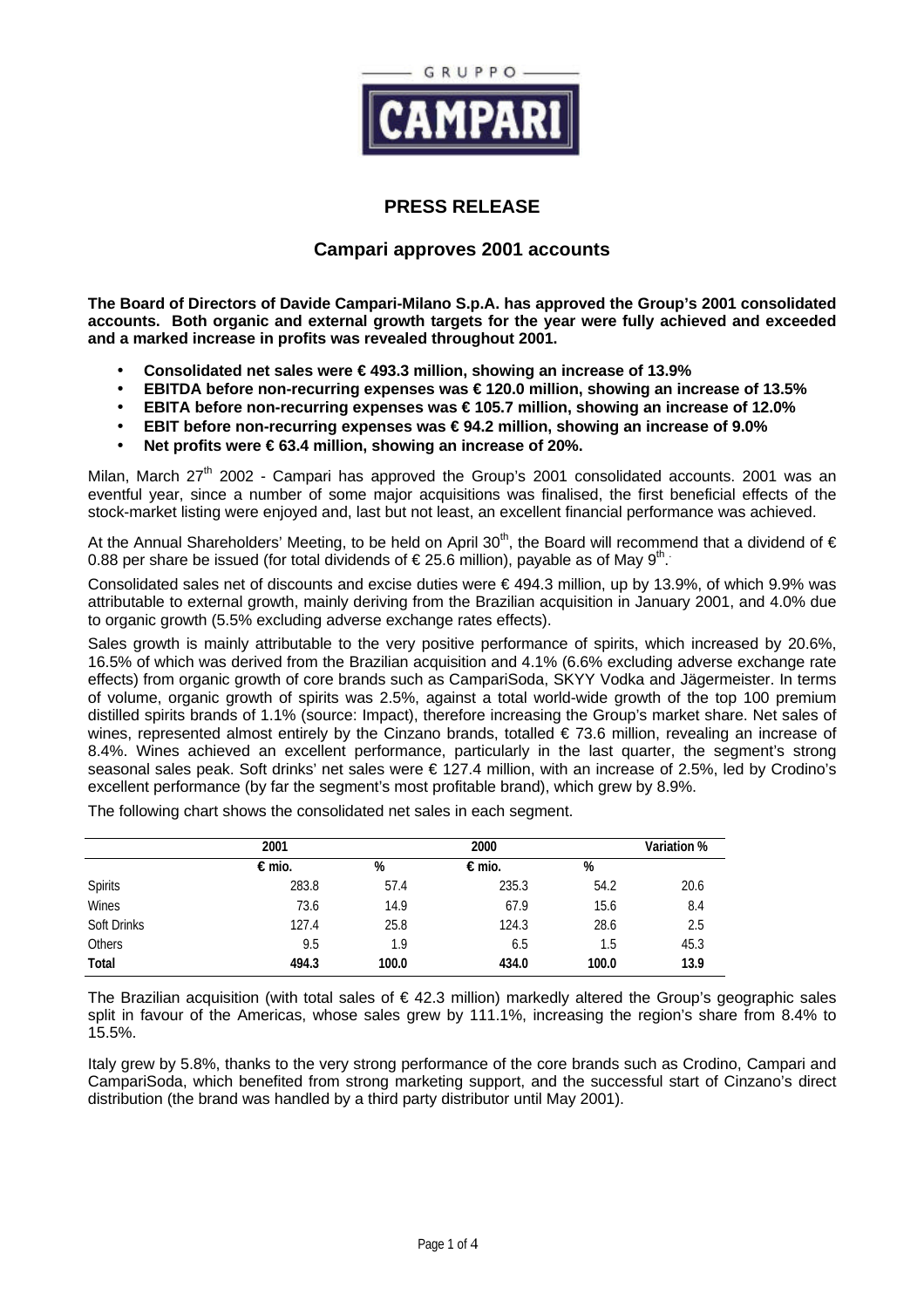The following chart shows net consolidated sales by geographic area.

|                          | 2001  |       | 2000  |       | <b>Variation</b> % |  |
|--------------------------|-------|-------|-------|-------|--------------------|--|
|                          | €mio. | %     | €mio. | %     |                    |  |
| Italy                    | 263.5 | 53.3  | 249.2 | 57.4  | 5.8                |  |
| EU                       | 109.4 | 22.1  | 106.5 | 24.5  | 2.8                |  |
| Americas                 | 76.7  | 15.5  | 36.3  | 8.4   | 111.1              |  |
| Other European countries | 21.8  | 4.4   | 20.5  | 4.7   | 6.0                |  |
| Rest of the world        | 22.9  | 4.6   | 21.5  | 5.0   | 6.1                |  |
| Total                    | 494.3 | 100.0 | 434.0 | 100.0 | 13.9               |  |

Operating margins benefited from a favourable sales mix, with higher volumes by the more profitable brands.

The Group's trading profit (gross margin less advertising and promotion investments and sales and distribution costs - a reliable indicator of overall profitability) was € 136.5 million, 27.6% as a percentage of net turnover, with an increase of 11.1%.

EBITDA and EBITA before non-recurring expenses grew respectively by 13.5% to  $\epsilon$  120 million and by 12.0% to € 105.7 million, representing 24.3% and 21.4% of net turnover.

EBIT before non-recurring expenses was € 94.2 million, up 9%, representing 19.1% of net sales. Nonrecurring expenses of € 5.6 million were mainly attributable to costs related to the July IPO, with the balance deriving from costs associated with the reorganisation of the Italian sales network.

Net profits were up 20.0% at € 63.4 million, benefiting from a reduction in the tax rate compared with 2000, when substantial provisions for tax litigation were accounted for.

Cash generation was strong, with a cash surplus of  $\epsilon$  88.3 million. As usual, this surplus was reinvested in the acquisition of new brands, for a total of € 112.6 million, mainly related to the Brazilian acquisition.

At year end the Group's positive net financial position was  $\epsilon$  96.6 million.

Consolidated net equity was  $\in$  430.3 million, revealing an increase of  $\in$  31.6 million.

Among the events after the end of 2001, it's worth mentioning that on January 15th 2002, the Group finalised the acquisition of an additional 50% stake in Skyy Spirits, LLC, thereby becoming the company's controlling shareholder with a 58.9% majority. Skyy Spirits, based in San Francisco, California (USA) is owner of SKYY Vodka, one of the leading brands of the US premium vodka market. Moreover on February 6th 2002, the Group finalised the acquisition of a 100% stake in Zedda Piras S.p.A., the leading Sardinian spirits company, which controls 67.62% of Sella & Mosca S.p.A., a major player in the Italian premium wine market. Both companies are based in Alghero, Italy. More detailed disclosure of the acquisitions has been circulated to all relevant authorities following the announcement and the completion of the deals.

\*\*\*

## **ANALYST MEETING**

At 2:30 p.m. (CET) today, Wednesday March  $27<sup>th</sup>$  2002, Campari's management will present the 2001 results at a meeting with analysts, investors and the press. The meeting will be held in the Sala Assemblee at IntesaBci, Piazza Belgioioso 1, Milano.

### **ANALYST CONFERENCE CALL**

At 5:00 p.m. (CET) today, Wednesday March 27<sup>th</sup> 2002, Campari's management will hold a live dial-in conference call with analysts, investors and press to present the Group's 2001 results.

To join, please dial one of the following numbers:

- from Italy: 800.990.927 (toll-free number)
- from abroad: +39.06.8740.9831

#### **For further information please contact:**

| Chiara Garavini                   | Tel.: +39 02 6225 330 |
|-----------------------------------|-----------------------|
| <b>Investor Relations Manager</b> | Fax: +39 02 6225 479  |

E-mail: investor.relations@campari.com Web site: www.campari.com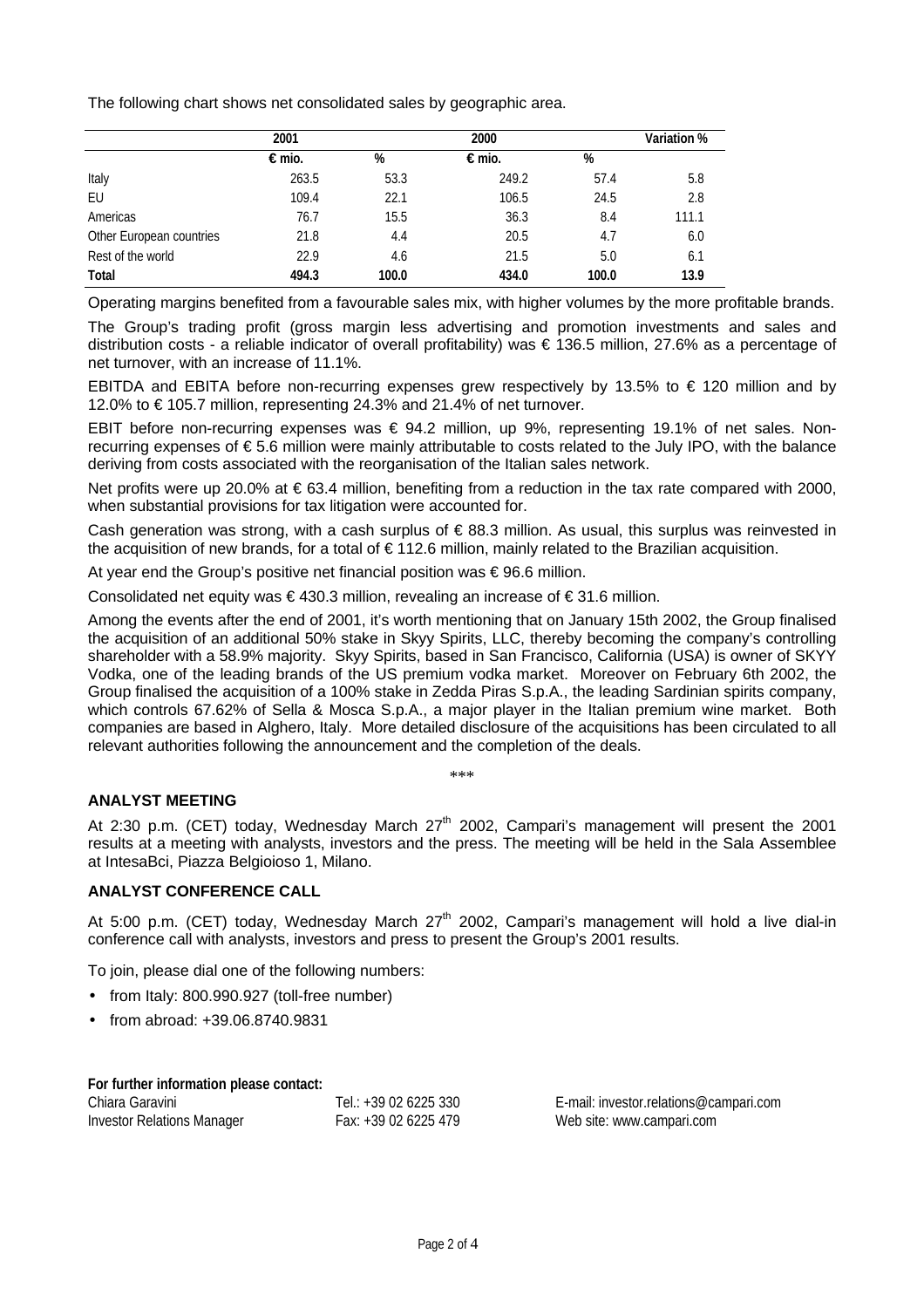*The Campari Group is one of the world's leading alcoholic beverage players with a leading position in the Italian and Brazilian markets and a strong presence in USA, Germany and Switzerland.*

*The Group, which has more than 140 years experience in the business, has always had a strong international bias, with over 50% of consolidated sales deriving from the export of its brands to over 190 countries.*

*Following an intensive acquisition campaign undertaken over the last few years, the Group today has an extensive portfolio that spans three business segments: spirits, wines and soft drinks. The Group's portfolio includes a combination of strong international brands, such as* Campari*,* SKYY Vodka*,* Cinzano *and* Cynar *and leading local brands, such as* CampariSoda*,* Crodino*,* Sella & Mosca*,* Zedda Piras*,* Biancosarti*,* Lemonsoda*,* Oransoda *and* Pelmosoda *in Italy,* Ouzo 12 *in Greece and Germany,* Dreher*,* Old Eight*,* Drury's *and* Liebfraumilch *in Brazil and* Gregson's *in Uruguay. The Group has its headquarters in Milan, Italy, while its main subsidiaries are located in Monaco, USA, Brazil, Germany, Switzerland and France. The Group has over 1,200 employees and shares of the mother company Davide Campari-Milano S.p.A are listed on the Milan stock exchange since July 2001.*

#### **Attachment 1) CAMPARI GROUP - CONSOLIDATED INCOME STATEMENT**

|                                                                 | 2001    |         | 2000    |         | Variation |
|-----------------------------------------------------------------|---------|---------|---------|---------|-----------|
|                                                                 | €mio.   | %       | €mio.   | %       | %         |
| Net sales (1)                                                   | 494.3   | 100.0   | 434.0   | 100.0   | 13.9      |
| Cost of materials                                               | (170.0) | $-34.4$ | (146.6) | $-33.8$ | 16.0      |
| Manufacturing costs                                             | (41.5)  | $-8.4$  | (34.5)  | $-7.9$  | 20.0      |
| Total cost of sales                                             | (211.5) | $-42.8$ | (181.1) | $-41.7$ | 16.8      |
| <b>Gross Margin</b>                                             | 282.8   | 57.2    | 252.9   | 58.3    | 11.8      |
| Advertising and promotion                                       | (91.3)  | $-18.5$ | (79.6)  | $-18.3$ | 14.7      |
| Selling and distribution expenses                               | (55.0)  | $-11.1$ | (50.5)  | $-11.6$ | 8.9       |
| <b>Trading margin</b>                                           | 136.5   | 27.6    | 122.8   | 28.3    | 11.1      |
| General and administrative expenses                             | (30.9)  | $-6.3$  | (28.5)  | $-6.6$  | 8.3       |
| Amortisation of goodwill and trademarks                         | (11.4)  | $-2.3$  | (7.9)   | $-1.8$  | 44.9      |
| EBIT before non-recurring expenses                              | 94.2    | 19.1    | 86.4    | 19.9    | 9.0       |
| Non-recurring expenses                                          | (5.6)   | $-1.1$  | (1.1)   | $-0.3$  |           |
| <b>EBIT after non-recurring expenses</b>                        | 88.6    | 17.9    | 85.3    | 19.7    | 3.9       |
| Net interest income (charges)                                   | 3.2     | 0.6     | 5.3     | 1.2     | $-40.4$   |
| Exchange-rate gains (losses), net                               | (3.9)   | $-0.8$  | 0.1     | 0.0     |           |
| Others, net                                                     | 6.1     | 1.2     | 6.7     | 1.5     | $-9.0$    |
| Minority interests                                              | 0.0     | 0.0     | 0.1     | 0.0     |           |
| Income before taxes                                             | 94.0    | 19.0    | 97.5    | 22.5    | $-3.6$    |
| Taxes                                                           | (30.6)  | $-6.2$  | (44.7)  | $-10.3$ | $-31.5$   |
| Net profit                                                      | 63.4    | 12.8    | 52.8    | 12.2    | 20.0      |
|                                                                 |         |         |         |         |           |
| Depreciation                                                    | 11.3    | 2.3     | 9.7     | 2.2     | 16.1      |
| Amortisation                                                    | 14.5    | 2.9     | 9.6     | 2.2     | 51.5      |
| Total depreciation & amortisation                               | 25.8    | 5.2     | 19.3    | 4.4     | 33.7      |
| (1) Net of discounts and excise duty                            |         |         |         |         |           |
| <b>EBITDA</b> before non-recurring expenses                     | 120.0   | 24.3    | 105.7   | 24.4    | 13.5      |
| <b>EBITDA</b>                                                   | 114.5   | 23.2    | 104.7   | 24.1    | 9.4       |
| EBITA before non-recurring expenses (1)                         | 105.7   | 21.4    | 94.3    | 21.7    | 12.0      |
| EBITA <sup>(2)</sup>                                            | 100.1   | 20.3    | 93.2    | 21.5    | 7.3       |
| (2) EBITA = EBIT before amortisation of goodwill and trademarks |         |         |         |         |           |